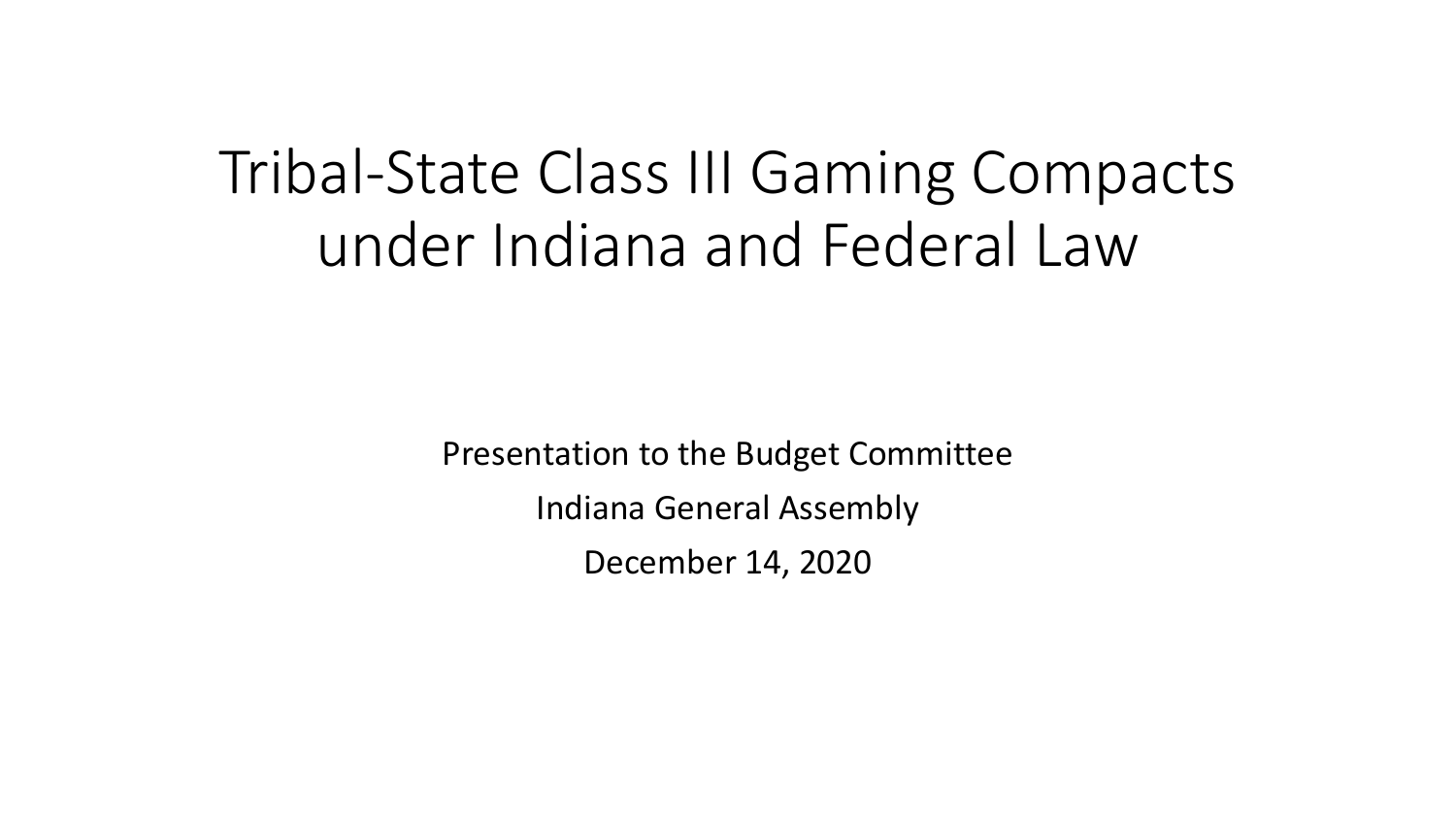#### Presenters

#### **Matthew Wesaw**

Chairman Pokagon Band of Potawatomi

#### **Sara Gonso Tait**

Executive Director Indiana Gaming Commission

### **Michael Phelan**

General Counsel Pokagon Band of Potawatomi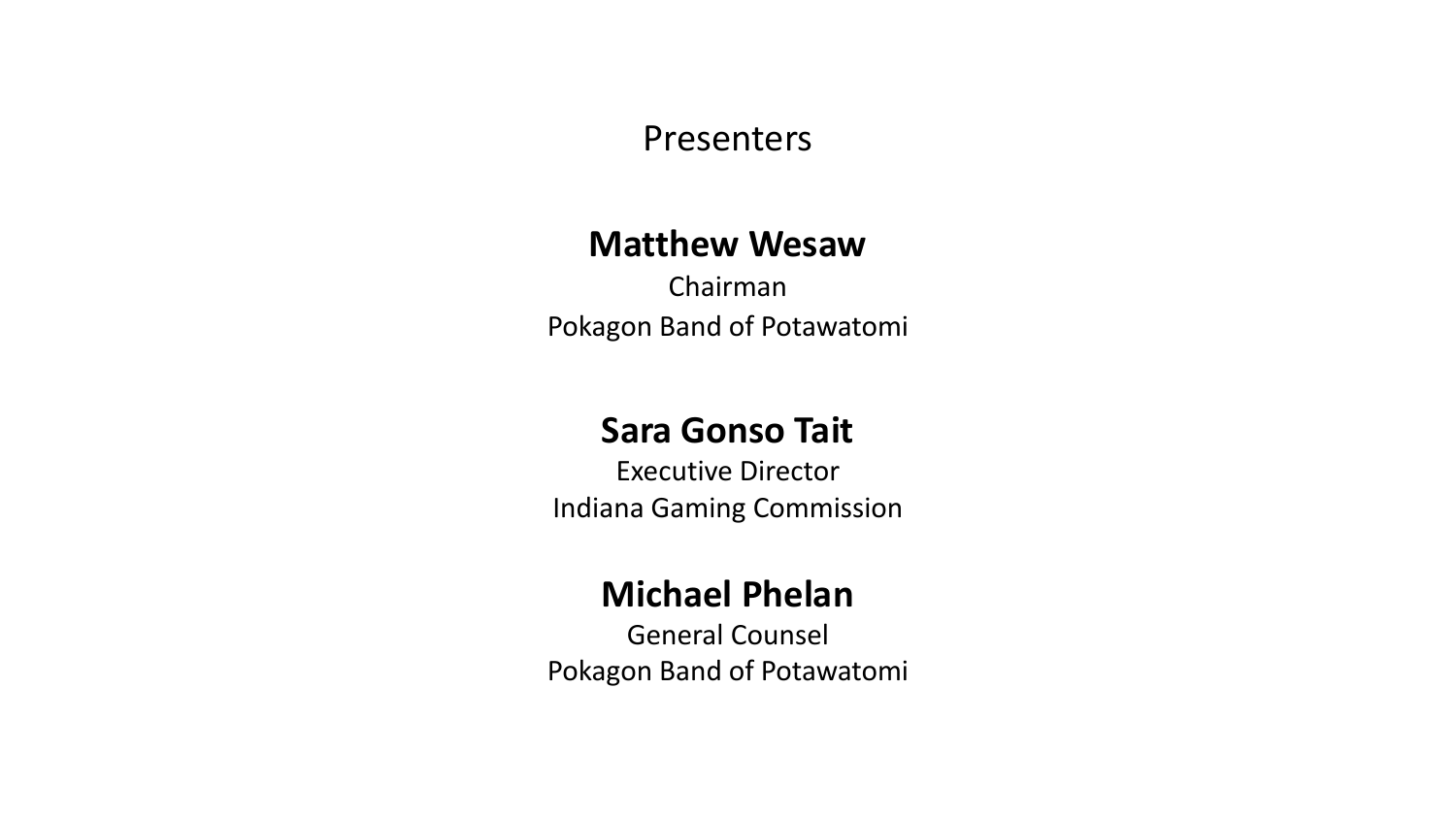# Introduction

- November 29, 2016 U.S Dept. of the Interior places 166 acres of land in South Bend into trust for the Pokagon Band
- January 16, 2018 Pokagon Band opens Four Winds South Bend offering commercial gaming on "Class II" devices, which appear similar to slot machines
- August 13, 2019 Pokagon Band submits a request to Governor Holcomb to commence negotiations for a Tribal-State compact to authorize Class III gaming at Four Winds South Bend
- September 3, 2019 Governor Holcomb assembles a negotiating team and commences negotiations with Pokagon Band representatives for a Tribal-State Class III gaming compact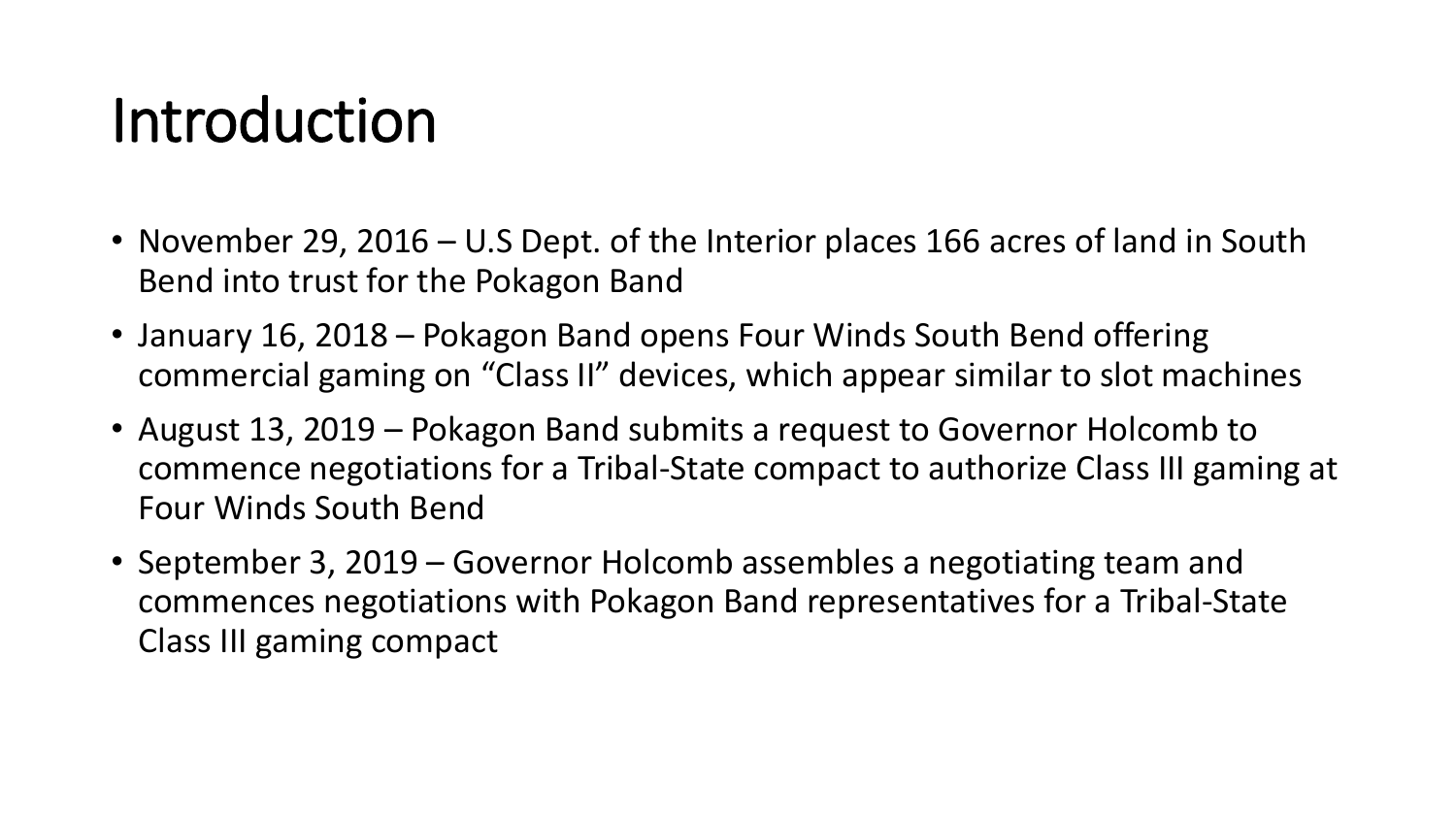# Indian Tribes and Tribal Sovereignty – A Brief Background

- Indian tribes have inherent rights of self-determination that pre-date European contact
- Powers that are lawfully vested in an Indian tribe are not, in general, powers delegated by acts of Congress but, rather, "inherent powers of a limited sovereignty which has never been extinguished." U.S. v. Wheeler, 435 U.S. 313 (1978)
- The Indian Commerce Clause in the US Constitution is understood as giving the federal government exclusive authority of Indian affairs
- Based partly on principles of international law, the federal government is understood as also having a trust responsibility to Indian tribes
- Indian tribes still possess those aspects of sovereignty not withdrawn by treaty or statute, or by implication "as a necessary result of their status." Oliphant v. Suquamish Indian Tribe, 435 U.S. 191 (1978).
- The US constitution does not address the relationship between tribes and the states where they reside and occupy tribal lands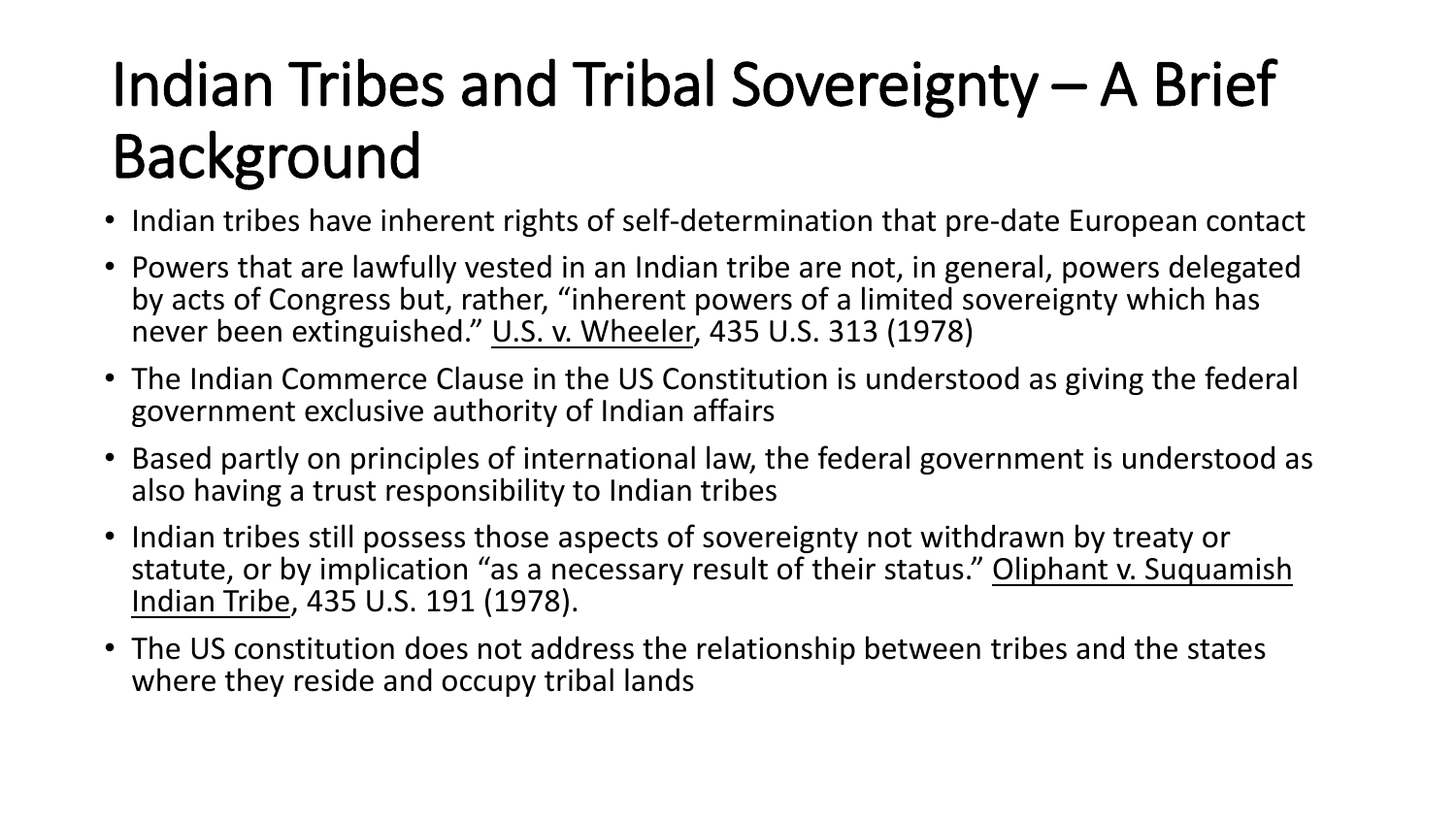## Jurisdiction over Tribal Gaming Under Federal Law

- In efforts to address increasing budget shortfalls, some states were led to authorize state lotteries as a new source of revenue
- Indian tribes, who faced severe budget challenges due to limitations on their taxing authority, turned to gaming under tribal regulation as a new source of revenue
- The 1987 US Supreme Court decision in *California v. Cabazon Band of Mission Indians*, 480 U. S. 202, determined that Indian tribes have the right to conduct gaming within their jurisdiction under tribal rather than state regulation, except where state law criminally prohibits such gaming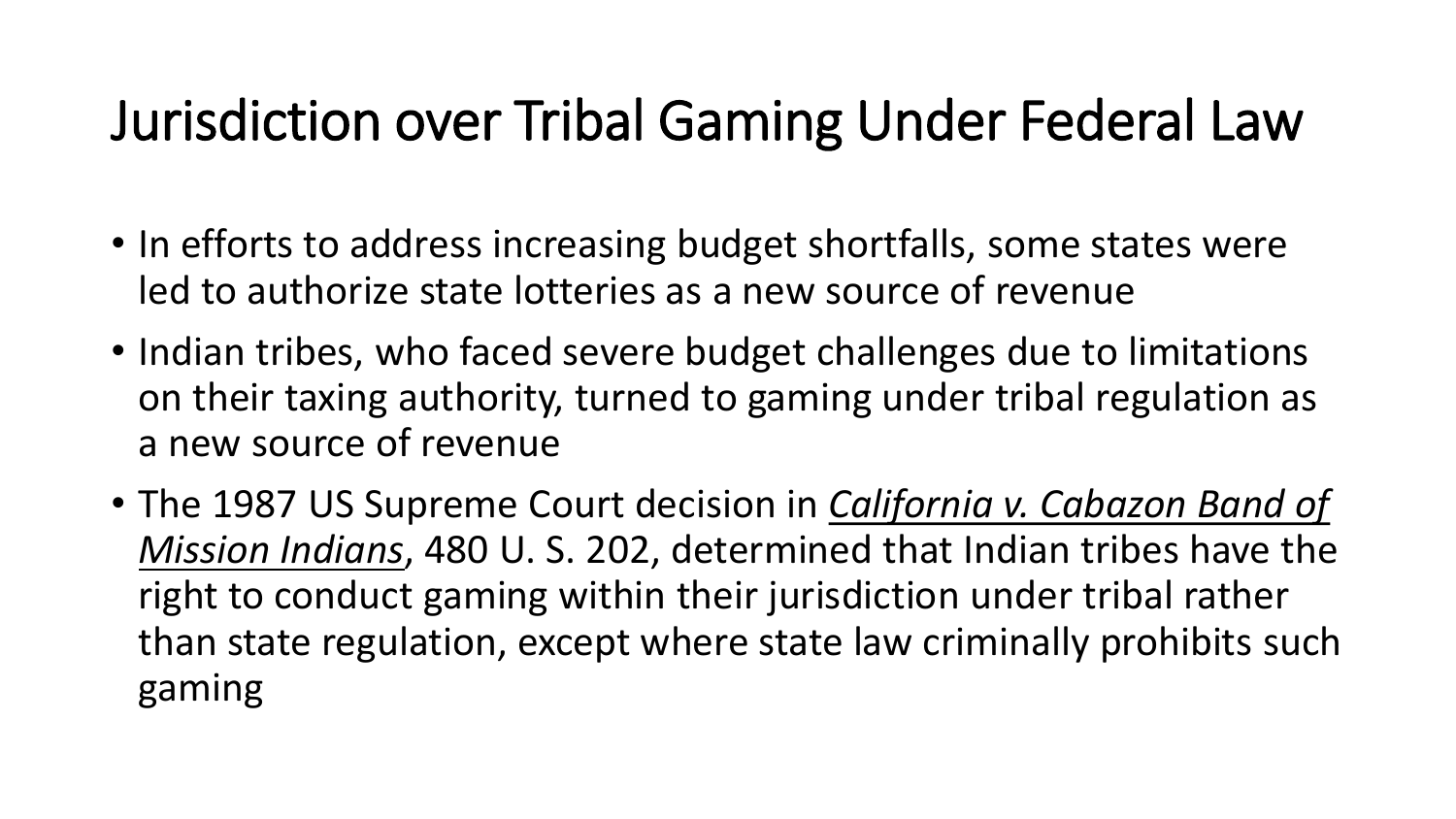# The Federal Indian Gaming Regulatory Act

The Indian Gaming Regulatory Act (IGRA):

- was the result of a carefully brokered compromise between tribal and state interests
- established a comprehensive federal regulatory framework for tribal gaming within Indian country that preempts state regulation
- is unusual among federal Indian laws in that it seeks to balance the sovereign rights and interests of Indian tribes and states
- provides a specific role for states by requiring a tribal-state compact in order for a tribe to engage in Class III gaming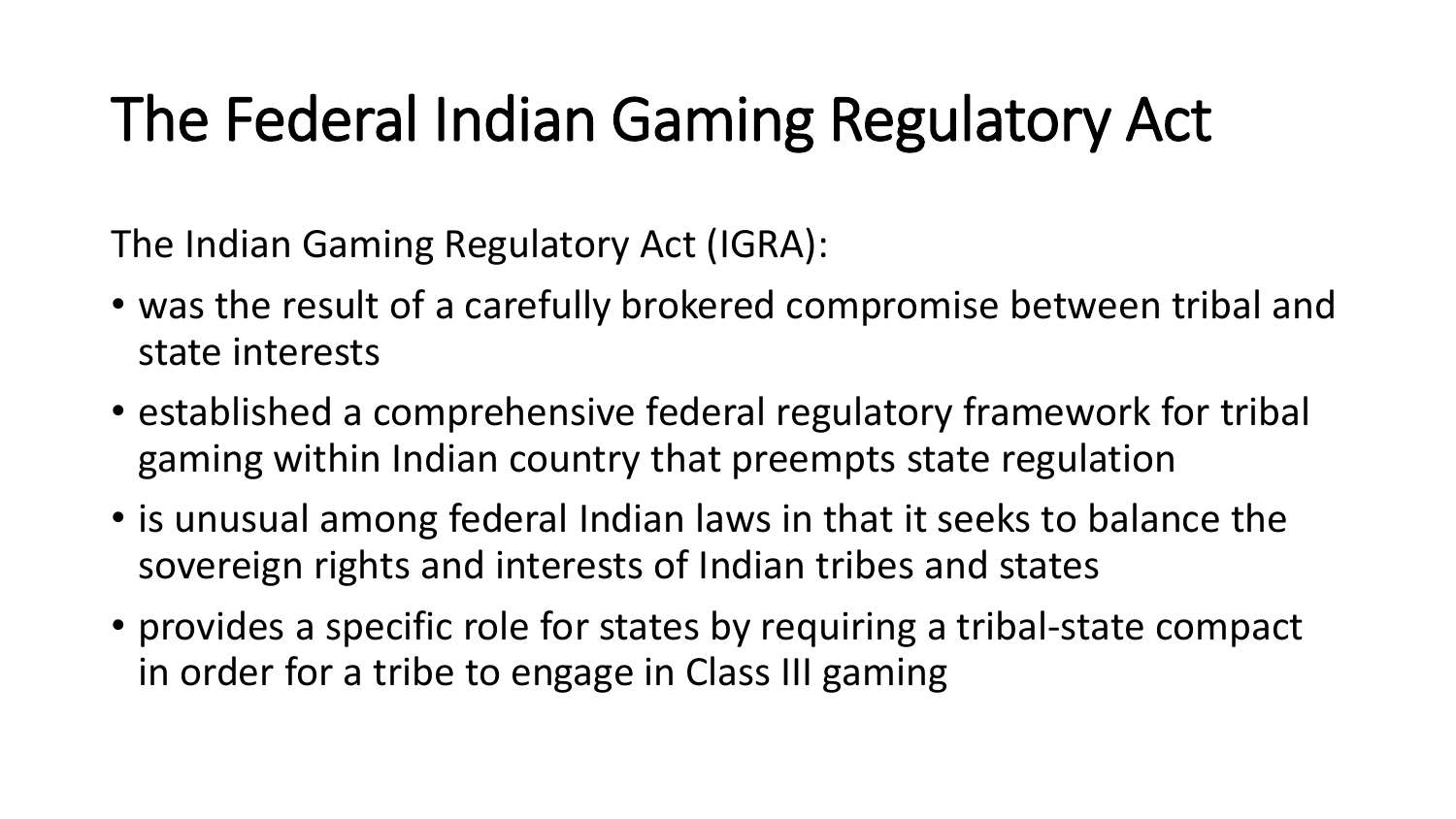# Class III Gaming Compacts Under IGRA

A Class III gaming compact is:

- an agreement negotiated at arms-length between a tribal government and a state government
- is limited to Class III gaming (generally, slot machines and table games) under IGRA
- is required in order for a tribe to engage in Class III gaming
- authorizes a tribe to conduct the same types of Class III games that are authorized under the laws of the state
- is subject to federal approval for compliance with IGRA and other applicable federal law and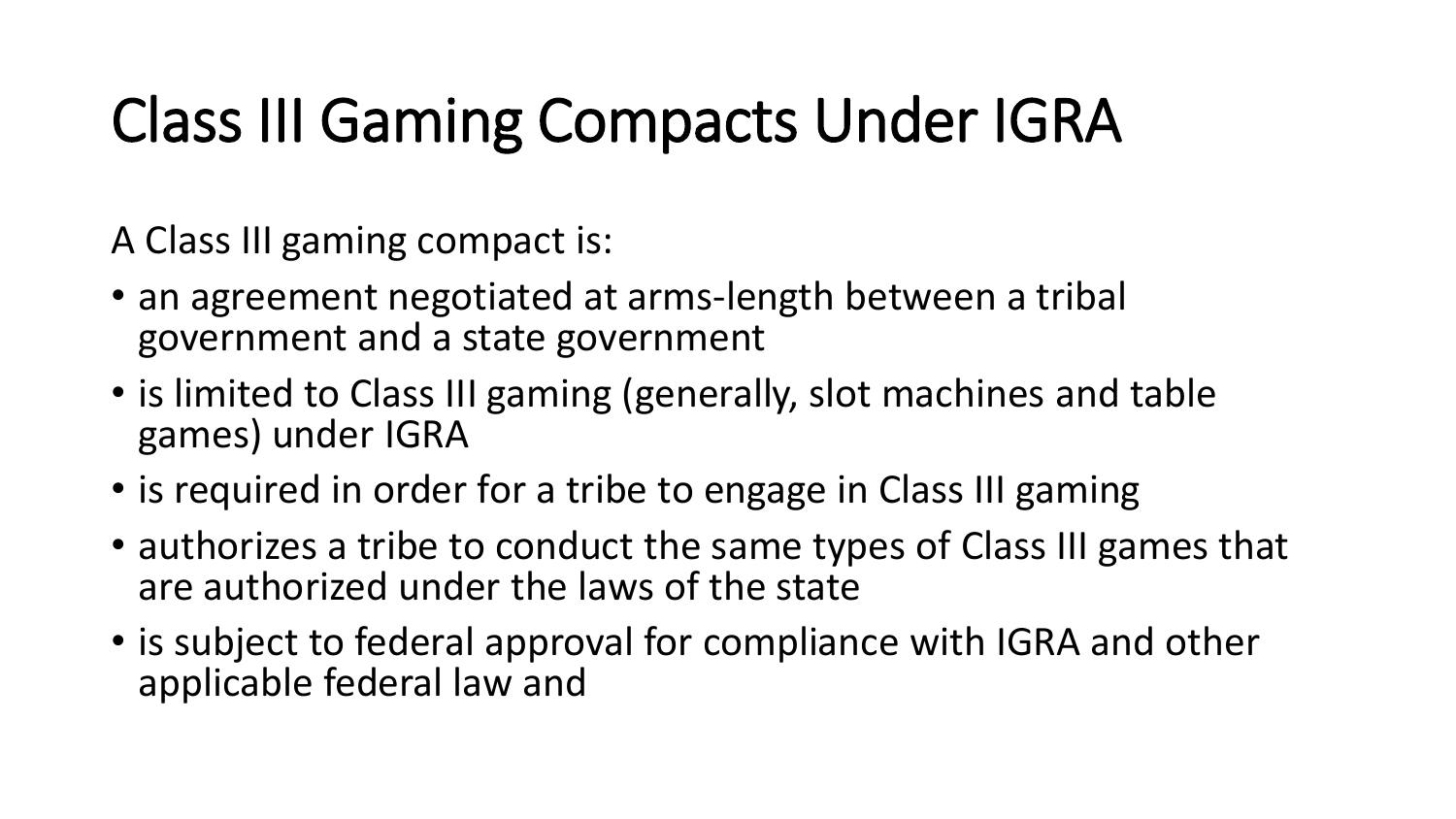# Indiana Code Title 4, Chapter 29 (Tribal Gaming)

Indiana Code § 4-29 provides that:

- the "governor is responsible for negotiating and executing a tribal-state compact on behalf of the state"
- the state "may not enter into…a tribal-state compact without ratification of the general assembly"
- any compact entered into by the Governor without such ratification is void
- Ratification of a compact by the general assembly requires enactment of a bill codifying the compact in the manner required for legislation
- the Governor must submit the ratified compact to the Indiana Secretary of State and to the US Secretary of the Interior for review and approval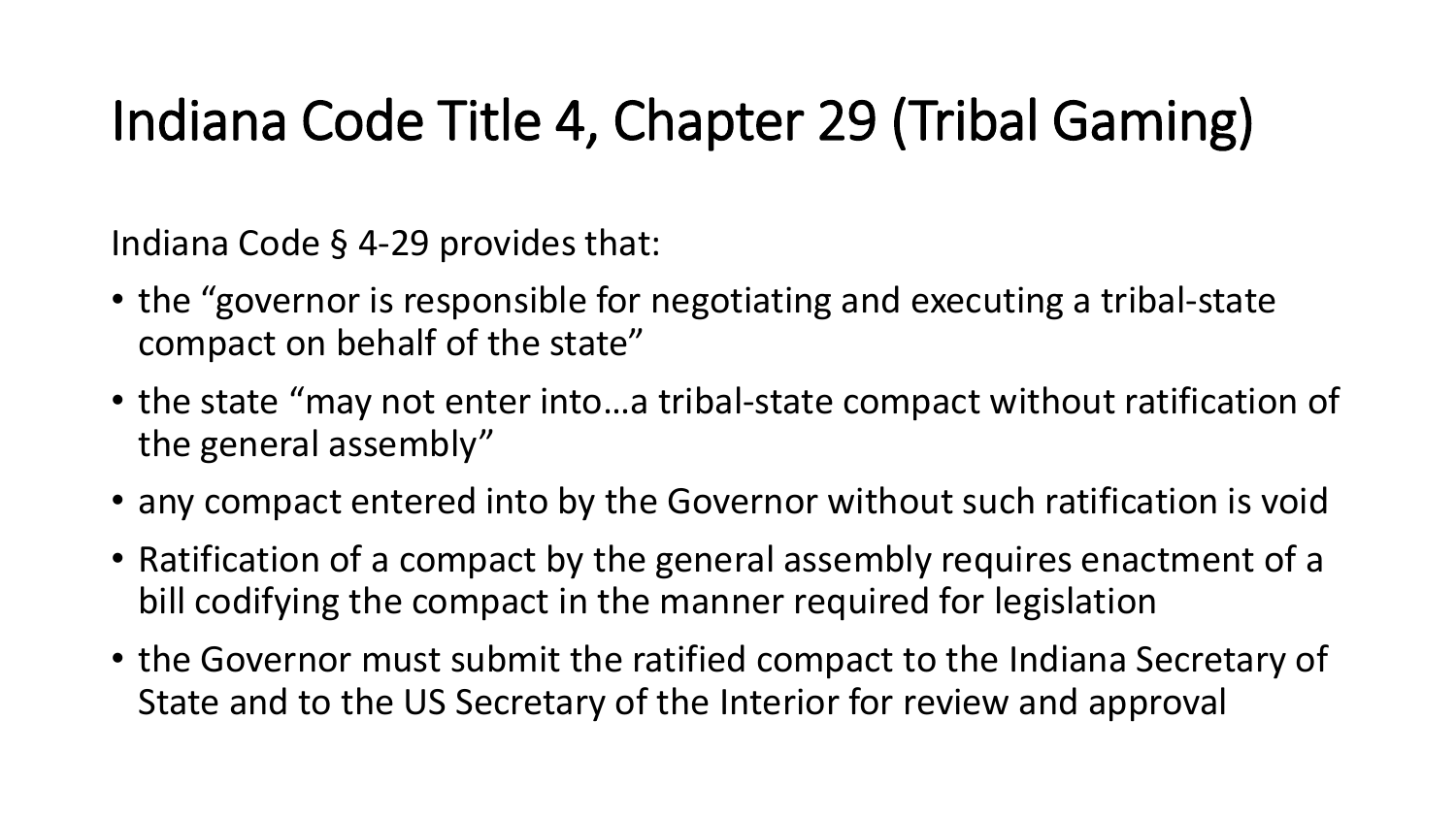## Required Compact Terms Under Ind. Code § 4-29

Sec. 4 of IC § 4-29 states that "[a] tribal-state compact negotiated under this chapter must include terms concerning the following:

- The management of the Indian tribe's gaming operation
- Revenue sharing with the state and local units of government
- Infrastructure and site improvements
- The administration and regulation of gaming
- The types of games operated by the Indian tribe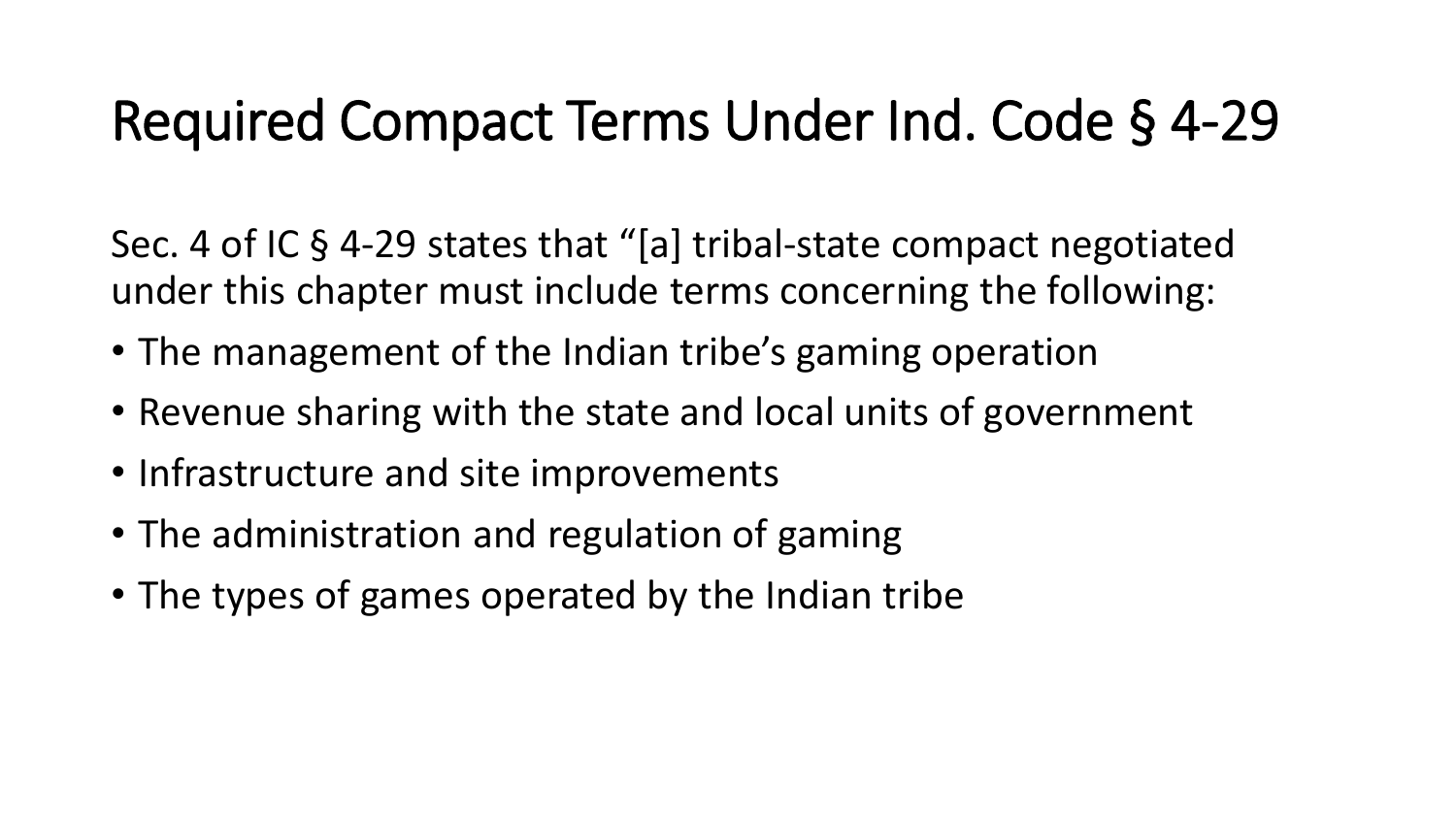### Required and Prohibited Compact Terms Under IGRA

IGRA provides that "[a]ny Tribal-State compact … may include provisions relating  $to''$  —

- the application of tribal or state criminal and civil laws that are directly related to such activity
- the allocation of criminal and civil jurisdiction between the State and the Tribe necessary for the enforcement of such laws
- assessment of State regulatory costs
- taxation by the tribe in amounts comparable to amounts assessed by the State
- remedies for breach of contract
- operation and maintenance standards, including licensing
- Any other subjects that are directly related to the operation of gaming activities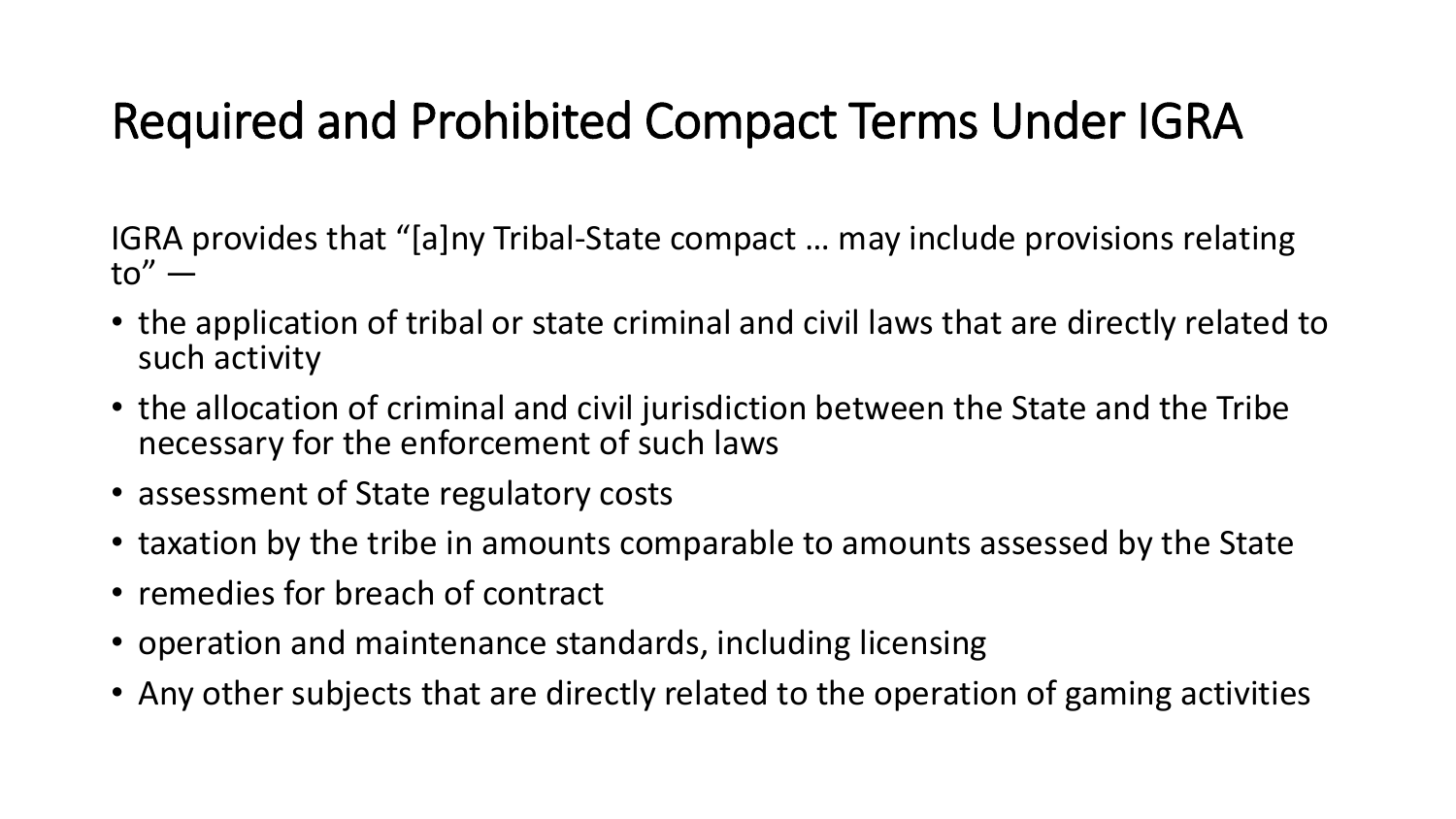# Tribal Class III Gaming Revenue-Sharing with the State Under IGRA

- IGRA states that "[e]xcept for any assessments that may be agreed to …, nothing in this section [9] shall be interpreted as conferring upon a State ... authority to impose any tax, fee, charge, or other assessment upon an Indian tribe...."
- The 2010 Ninth Circuit decision in *Rincon Band of Luiseno Mission Indians v. Schwarzenegger*, 602 F.3d 1019, was the seminal court case examining the use of some form of gaming "exclusivity" in exchange for Class III gaming revenue sharing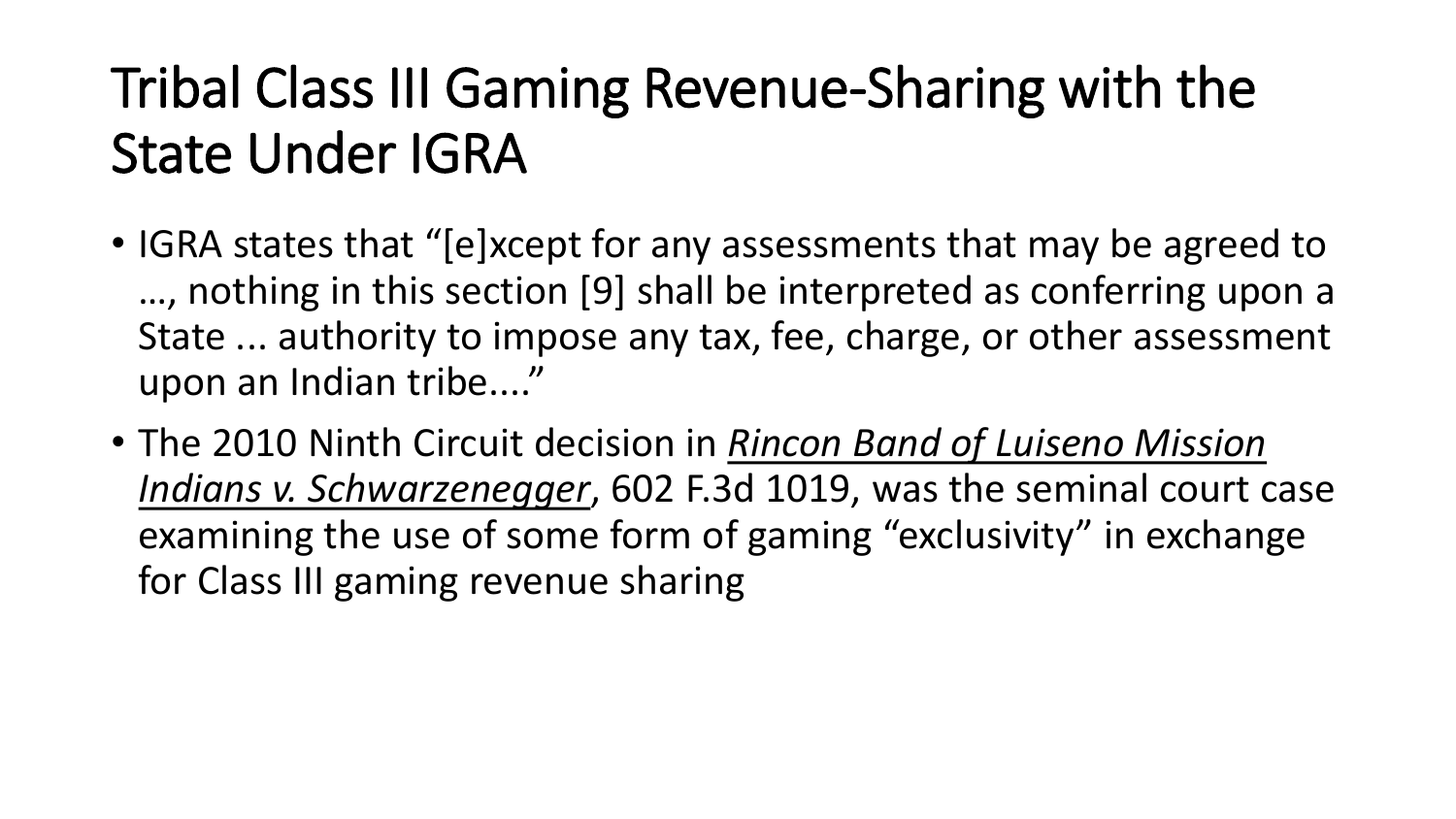### Tribal Class III Gaming Revenue-Sharing with the State Under IGRA (Cont.)

In order to avoid IGRA's express prohibition against state taxation of tribal gaming, the *Rincon* court explained that a state may request revenue sharing if the revenue sharing provision is:

- for uses "directly related to the operation of gaming activities"
- consistent with the purposes of IGRA
- not "imposed" because it is bargained for in exchange for a "meaningful concession"